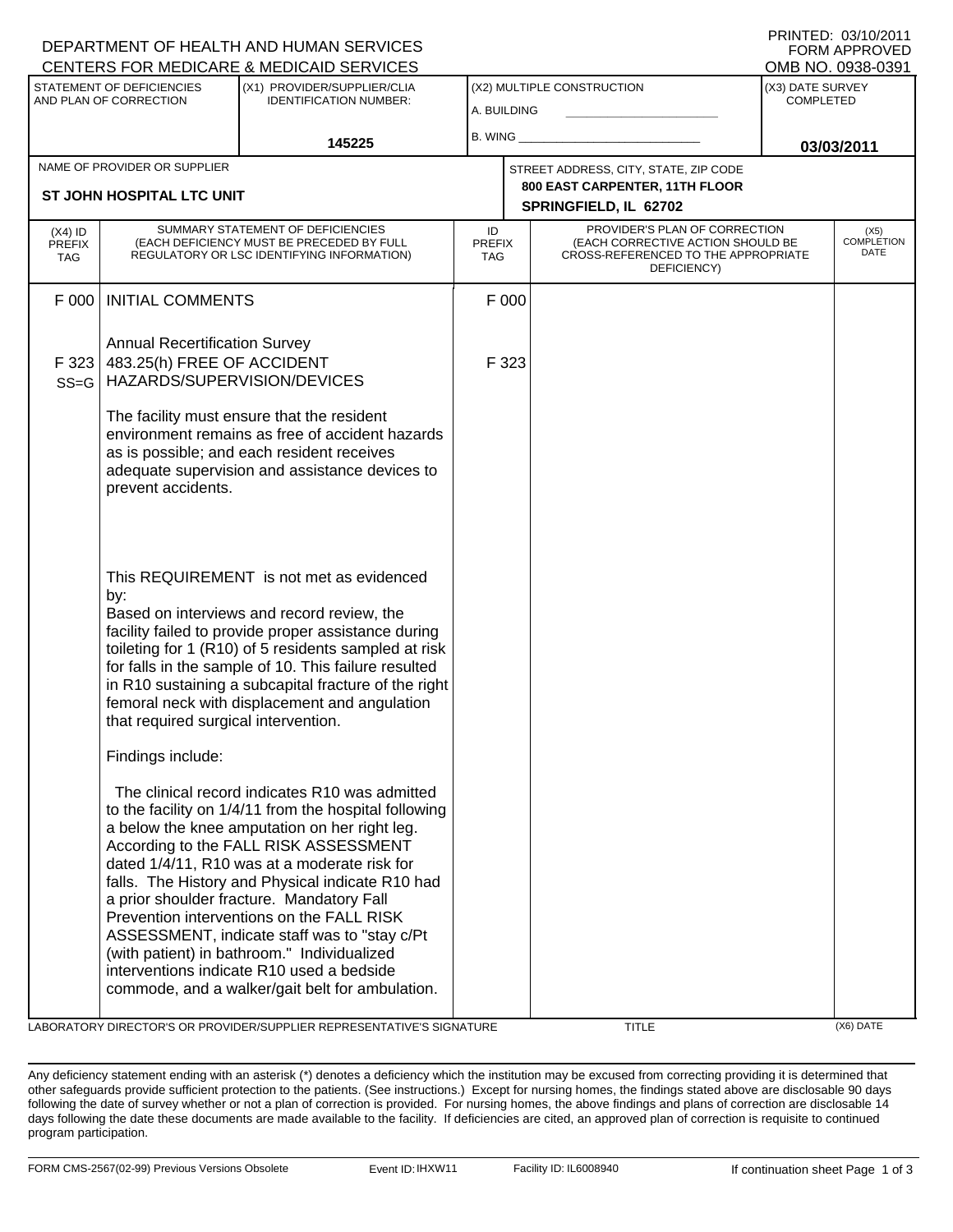|                                                     |                                                                                                  | DEPARTMENT OF HEALTH AND HUMAN SERVICES<br>CENTERS FOR MEDICARE & MEDICAID SERVICES                                                                                                                                                                                                                                                                                                                                                                                                                                                                                                                                                                                                                                                                                                                                                                                                                                                                                                                                                                                                                                                                                                                                                                                                                                                                                                                                                                                                                                                                                                                                                                                                                                                                                                                                                                                           |                                           |       |                                                                                                                          |                                                           | FORM APPROVED                     |
|-----------------------------------------------------|--------------------------------------------------------------------------------------------------|-------------------------------------------------------------------------------------------------------------------------------------------------------------------------------------------------------------------------------------------------------------------------------------------------------------------------------------------------------------------------------------------------------------------------------------------------------------------------------------------------------------------------------------------------------------------------------------------------------------------------------------------------------------------------------------------------------------------------------------------------------------------------------------------------------------------------------------------------------------------------------------------------------------------------------------------------------------------------------------------------------------------------------------------------------------------------------------------------------------------------------------------------------------------------------------------------------------------------------------------------------------------------------------------------------------------------------------------------------------------------------------------------------------------------------------------------------------------------------------------------------------------------------------------------------------------------------------------------------------------------------------------------------------------------------------------------------------------------------------------------------------------------------------------------------------------------------------------------------------------------------|-------------------------------------------|-------|--------------------------------------------------------------------------------------------------------------------------|-----------------------------------------------------------|-----------------------------------|
| STATEMENT OF DEFICIENCIES<br>AND PLAN OF CORRECTION |                                                                                                  | (X1) PROVIDER/SUPPLIER/CLIA<br><b>IDENTIFICATION NUMBER:</b>                                                                                                                                                                                                                                                                                                                                                                                                                                                                                                                                                                                                                                                                                                                                                                                                                                                                                                                                                                                                                                                                                                                                                                                                                                                                                                                                                                                                                                                                                                                                                                                                                                                                                                                                                                                                                  | (X2) MULTIPLE CONSTRUCTION<br>A. BUILDING |       |                                                                                                                          | OMB NO. 0938-0391<br>(X3) DATE SURVEY<br><b>COMPLETED</b> |                                   |
|                                                     |                                                                                                  | 145225                                                                                                                                                                                                                                                                                                                                                                                                                                                                                                                                                                                                                                                                                                                                                                                                                                                                                                                                                                                                                                                                                                                                                                                                                                                                                                                                                                                                                                                                                                                                                                                                                                                                                                                                                                                                                                                                        | $B.$ WING $\_$                            |       |                                                                                                                          |                                                           | 03/03/2011                        |
|                                                     | NAME OF PROVIDER OR SUPPLIER                                                                     |                                                                                                                                                                                                                                                                                                                                                                                                                                                                                                                                                                                                                                                                                                                                                                                                                                                                                                                                                                                                                                                                                                                                                                                                                                                                                                                                                                                                                                                                                                                                                                                                                                                                                                                                                                                                                                                                               |                                           |       | STREET ADDRESS, CITY, STATE, ZIP CODE                                                                                    |                                                           |                                   |
|                                                     | <b>ST JOHN HOSPITAL LTC UNIT</b>                                                                 |                                                                                                                                                                                                                                                                                                                                                                                                                                                                                                                                                                                                                                                                                                                                                                                                                                                                                                                                                                                                                                                                                                                                                                                                                                                                                                                                                                                                                                                                                                                                                                                                                                                                                                                                                                                                                                                                               |                                           |       | 800 EAST CARPENTER, 11TH FLOOR<br>SPRINGFIELD, IL 62702                                                                  |                                                           |                                   |
| $(X4)$ ID<br><b>PREFIX</b><br>TAG                   |                                                                                                  | SUMMARY STATEMENT OF DEFICIENCIES<br>(EACH DEFICIENCY MUST BE PRECEDED BY FULL<br>REGULATORY OR LSC IDENTIFYING INFORMATION)                                                                                                                                                                                                                                                                                                                                                                                                                                                                                                                                                                                                                                                                                                                                                                                                                                                                                                                                                                                                                                                                                                                                                                                                                                                                                                                                                                                                                                                                                                                                                                                                                                                                                                                                                  | ID<br><b>PREFIX</b><br><b>TAG</b>         |       | PROVIDER'S PLAN OF CORRECTION<br>(EACH CORRECTIVE ACTION SHOULD BE<br>CROSS-REFERENCED TO THE APPROPRIATE<br>DEFICIENCY) |                                                           | (X5)<br><b>COMPLETION</b><br>DATE |
| F323                                                | Continued From page 1<br>fair; static standing poor.<br>terms of increasing her risk of falling. | The fall report indicates R10 could use call light.<br>R10's Physical Therapy note dated 1/5/11<br>indicated that R10 demonstrates deficits in<br>balance, endurance, strength, bed mobility,<br>transfers, and gait. The report indicates R10's<br>static sitting balance was good; dynamic sitting<br>According to the physician's orders, R10 had<br>Morphine 2mg every 2 hours PRN (as needed)<br>for pain along with Tramadol. Physician's notes<br>dated 12/30/10 state "appears quite confused -<br>most likely secondary to pain meds." On<br>12/31/10, the physician writes "was confused<br>some about where she was - knew about BKA<br>(below knee amputation)" and "alert, mild<br>delirium rel (related) analgesics." On 1/3/11, the<br>physician wrote "more alert, still somewhat<br>confused" and at 8:45am, "Apparently she is still<br>disoriented at x's (times), especially when<br>walking, most likely related to morphine for<br>pain Delirium should resolve once Morphine<br>use decreases " R10's increased confusion<br>following analgesic use is not identified or<br>addressed in the falls prevention program in<br>The Incident/accident log indicates R10 fell on<br>1/7/11 at 1:54am. The note states "patient rang<br>call light (staff) answered the light. He then<br>assisted her to the commode using the gait belt.<br>Call light at hand he instructed her to call then<br>stood at the door to give her privacy and she<br>says that she leaned over to get paper off of the<br>table and fell off the commode and landed on her<br>right hip and shoulder. The right hip has a bruise<br>on it and the shoulder shows no sign of injury and<br>she says shoulder is okay." Manager<br>comments state "had extra NT (Nursing tech)<br>doing 1:1 with another patient who was asleep,<br>he went to assist this patient (R10)." R10 |                                           | F 323 |                                                                                                                          |                                                           |                                   |

FORM CMS-2567(02-99) Previous Versions Obsolete Event ID: IHXW11 Facility ID: IL6008940 If continuation sheet Page 2 of 3

DEPARTMENT OF HEALTH AND HUMAN SERVICES

PRINTED: 03/10/2011